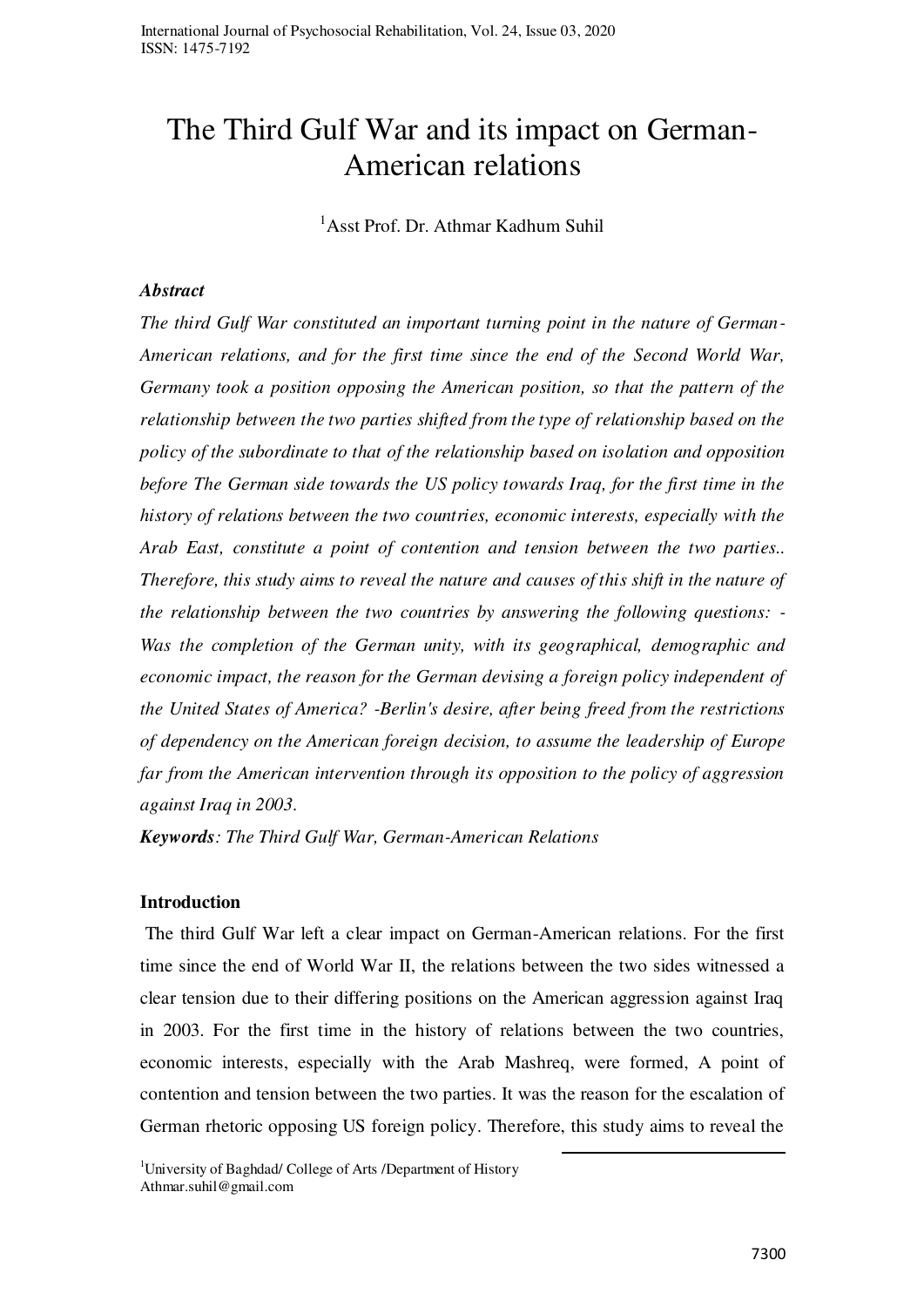nature and causes of this transformation in the nature of the relationship between the two countries by answering the following questions: - Was the completion of German unity with the consequent geographical, demographic and economic impact on it, the reason for the German to set a foreign policy for itself independent of the United States of America? The role of economic problems in the impact on the orientations of German foreign policy, Berlin's desire, after being liberated from the constraints of dependency on the American foreign decision, to assume the leadership of Europe away from American interference through its opposition to the policy of aggression against Iraq in 2003. These questions will be answered through research axes that will address the stages of development of German-American relations, and then we will address in some detail the third Gulf War, the nature of the American goals to strike Iraq, and then the nature of the German position by reviewing the justifications and reasons for rejection The German for Washington's policy to strike Iraq, and its impact on the relations between the two parties.

#### **Literature review**

## **1. German-American relations (historical background)**

 US -Germany fledgling relations were not necessary, which resulted in the United States of America's victory in World War II, but are relations with the roots of historical dating back to the eighteenth century, which reflected the nature and the depth of relations between the two countries was Russia's first countries that recognized the independence of the United States of America In 1785, this recognition was reinforced by the signing of the Treaty of Amity and Commerce between the two countries on September 18, 1785. Her foreign minister, John Middleton, said that his country was ready to recognize any German government capable of preserving the unity and integrity of German territory. As a result of these developments, the United States raised its representation in the German Empire by opening its embassy on October 26, 1893 in Berlin and appointing Theodore Runyon as Ambassador Extraordinary and Plenipotentiary to Germany. (Mcmaster, 1918) The political and economic relations between the two countries continued at a good pace until the outbreak of the First World War, specifically on the first of March 1917, when the American ambassador in London Walter Heinz Page received from British Foreign Minister Arthur Balfour a telegram revealed by American intelligence sent by the German Foreign Minister Arthur Zimmermann (1916-1917) to the German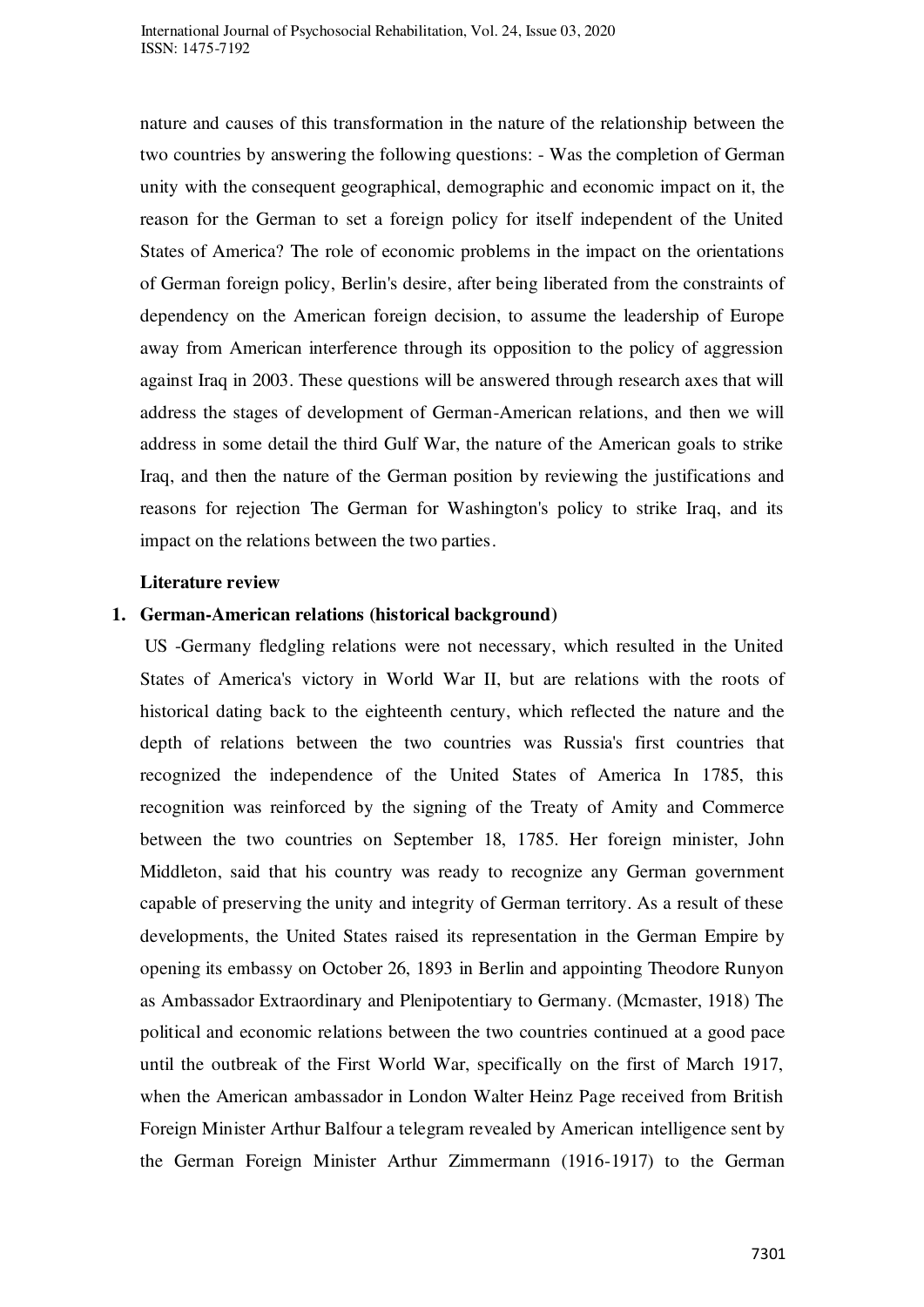ambassador in Mexico, urging him to incite the Mexican government to attack the United States of America (Dukes, 1950). The publication of this message coincided with the submarine war launched by the German government with the aim of breaking the naval blockade imposed on it by Britain, which did not It excludes merchant ships. The announcement of that telegram provoked both the American administration and the American people, so on April 6, 1917, the American administration declared war on Germany (Halborn, 1951). It was Germany's policy that caused America to abandon its isolation and enter World War I, and when the war ended, the Treaty of Versailles negotiated by US President Woodrow Wilson (US President for the period from 1913-1921) during the peace conference established a new order for Europe and imposed harsh conditions Germany, and in the end the US Congress did not ratify the treaty, which it considered a complex alliance better left to the Europeans. However, compared to the other victors Washington played an important role towards Berlin, the Congress passed a resolution on July 2, 1921, stipulating the end of the state of war between the United States and Germany On August 25 of the same year, the two parties signed a treaty to restore friendly relations between the two parties, which was known as the (Berlin Treaty) (Flenley, 1956, p. 122), and it was the first country that took the initiative to call for renegotiating the compensation installments imposed by the major powers. On Germany, it provided large loans to Germany in order to help it advance its economy again. The American administration, in cooperation with the British government, tried to find a program that would help Germany improve its economy and enable it to pay the compensation money imposed on it. On this basis, an international committee was formed, headed by the American economist Charles Dawes, in April 1924. After the committee conducted a study on the German situation, it proposed a project It was called the Dawes Plan, according to which Germany pays the amount of compensation imposed on it gradually, starting in the first year by paying one billion gold marks, then the premium rises to two and a half billion in the fifth year. Under this project, the United States of America granted Germany a loan of 800,000,000 German marksThe German government succeeded in exploiting the American loan funds, as we note that it witnessed clear economic progress in the period between 1924-1928, and one of the most important manifestations was the construction of many factories, factories and housing projects that greatly served the working class, as the government was interested in using scientific methods and techniques. Modern economic production processes, which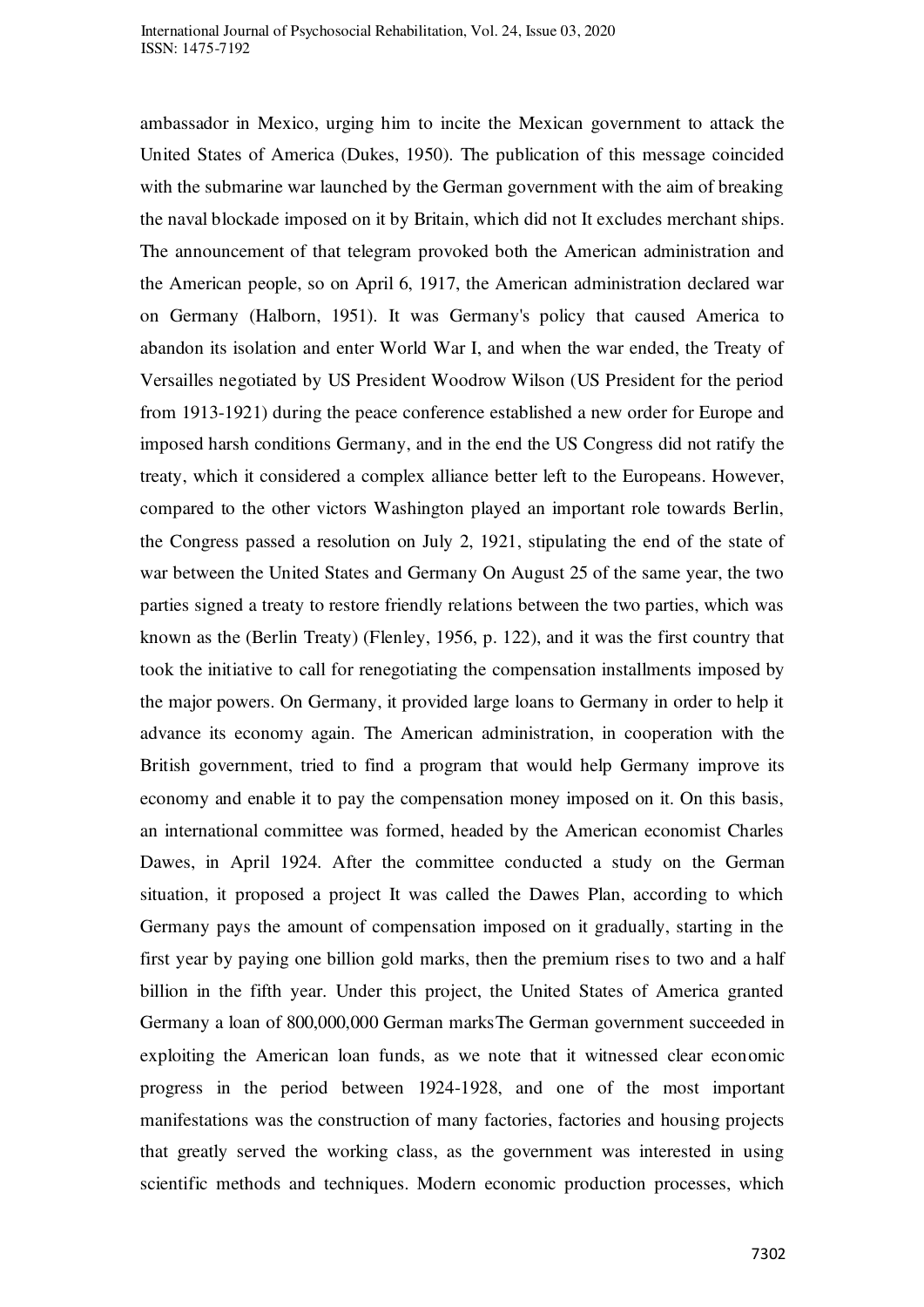reflected positively on German society in various aspects of life (Sabri, 2014). In 1929, another international committee was formed, headed by the American Owen Young, in order to review the Dawes project, according to which it was agreed to reduce the total amount of compensation to 8,000,000,000 dollars, to be paid in annual installments over a period of 59 years. The German government agreed to this project on the condition of the withdrawal of foreign forces from the Rhine region. The countries agreed to this and those forces withdrew from the aforementioned region in June 1930 after an occupation that lasted about 12 years thanks to the American efforts that sought to restore the European balance by returning Germany to the European arena. (Denio, 1962) But with Hitler's accession to power on January 30, 1933, alarm bells began to ring again, especially after the Nazis' arbitrary policy against Jews in Germany, preventing Jewish doctors and lawyers from practicing their work, and imposing increased censorship on German media. As a result of these measures, large numbers of Jews emigrated out of Germany, and the United States of America attracted many of these Jews. Since German Jews were among the best educated immigrants, this was reflected positively on the United States of America, which benefited from the scientific capabilities of German Jews and used them against Germany, and the German physicist Albert Einstein was one of these immigrants who had a major role in creating the atomic bomb. , 2011). With the emergence of World War II signs that German forces invaded Polish lands on September 1, 1939, US President Franklin Roosevelt passed the American Neutrality Act (1933-1945), which prohibited the sale of arms to all countries participating in the war, now the sympathy that the President had Roosevelt to the Allied countries made him urge the US Congress to amend the provisions of the aforementioned law so as to allow American sponsors to sell weapons provided that they are not transferred to those countries on American ships. When the German forces occupied France in 1940, the position of the allies became very difficult, so the US administration decided to support the Allied forces informally and undeclared. However, the Japanese forces on the 7th of September 1941 bombed the American fleet located at Pearl Harbor base in the Hawaiian Islands in Pacific Ocean, pushed the United States of America to end its state of neutrality and officially announce its accession to the Allied countries on December 8, 1941. Especially after American politicians realized that their country's entry into the war was in order to protect the country's interests, whether in Europe or in the Far East, which became under threat Axis countries. The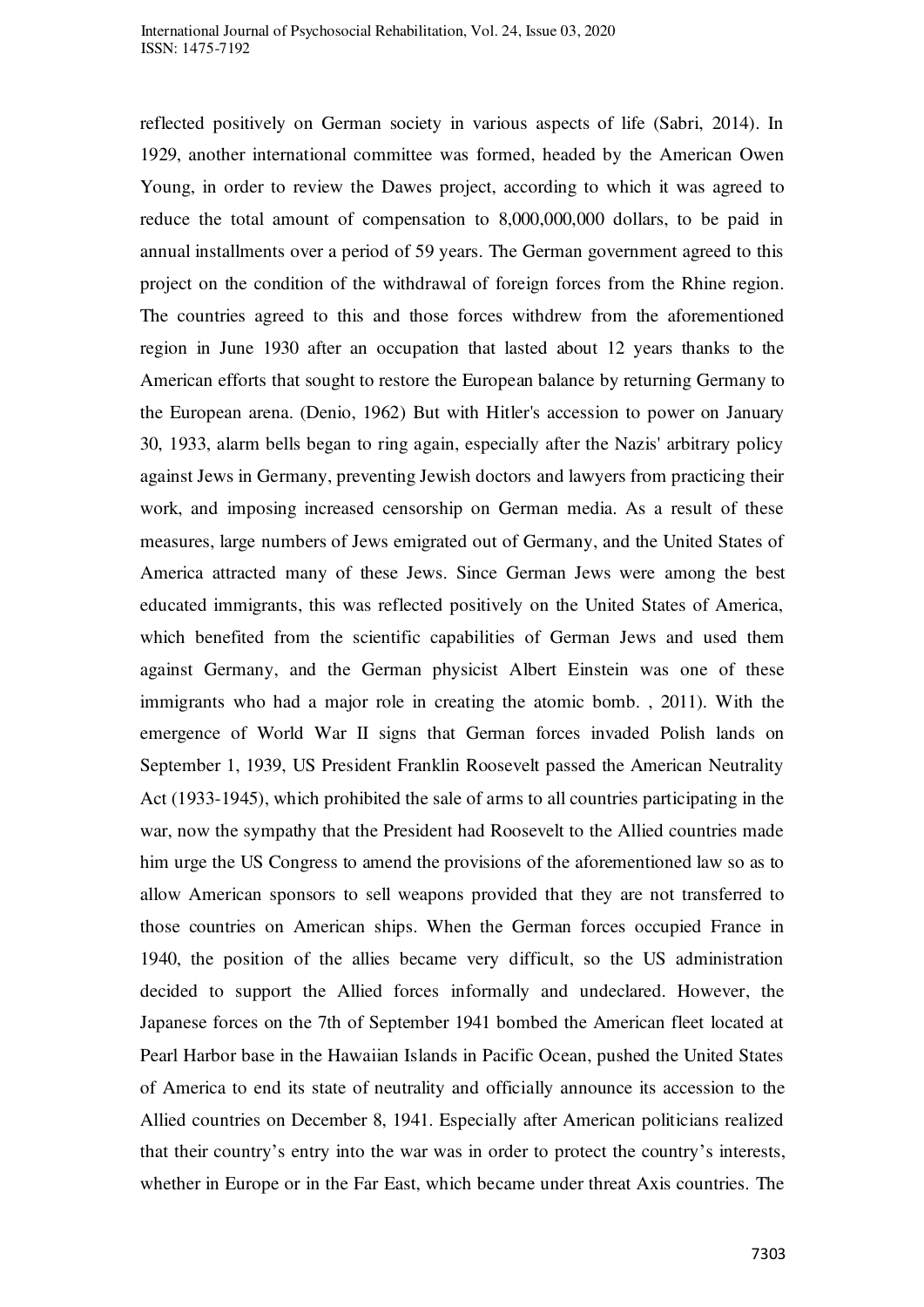Congress has approved the allocation of an amount of 59,000,000,000 dollars to finance the US forces (Hart, 1970). Thus the leaders of the United States of America the international coalition against Germany and forced it to surrender unconditionally. As of 1945, Germany became an American concern, and Washington was concerned about any other revival of the Nazi national spirit, especially as the Communists moved to fill the void in Germany for the post-Hitler era, and increased its fear that the division of Germany between the Allies and the Soviets would carry the seeds of a new global confrontation. (Sabri, 2014)

#### **2. US-German relations during the Cold War era**

 In light of these fears, Washington politicians realized the need to avoid imposing peace forcefully on Germany and that it was wise to provide aid to Germany's prodemocracy leaders in order to absorb the resentment of the German people by providing a better life for Germans. Therefore, it rejected France's request for increased compensation and imposed permanent restrictions on Germany's industrial capacity It also rejected Moscow's demand to combine massive reparations with strong central control. In this context, the United States of America summarized its goals towards Germany at an early date, specifically on September 6, 1946, by Secretary of State James Burns, who emphasized, "The American people want to restore the German government to the German people. And the American people want to help the German people restore peace", Musharraf among the free and peace-loving nations of the world." (Geoffrey, 1993) That is why Washington and its allies followed a special policy in the German western section, which was placed under the tutelage of France, Britain and Washington with the aim of strengthening it in order to be an impenetrable dam against the eastern camp. It was agreed between America and its allies, specifically in November 1947, to merge their areas of occupation for economic purposes into one area called Bizonia. (Gatzke, 1980) Washington's goal with this measure was to make the western region of Germany economically and politically superior to the eastern region, with the aim of weakening The Soviet position and limiting the spread of communism in Germany, and that is why Washington's policy at this stage focused on two basic issues: the first: working to link West Germany to the Western camp by including it in international organizations such as NATO, the European Union and European coal and steel groups, and the second: protecting personal freedoms and guarantees Constitutionalism as the basis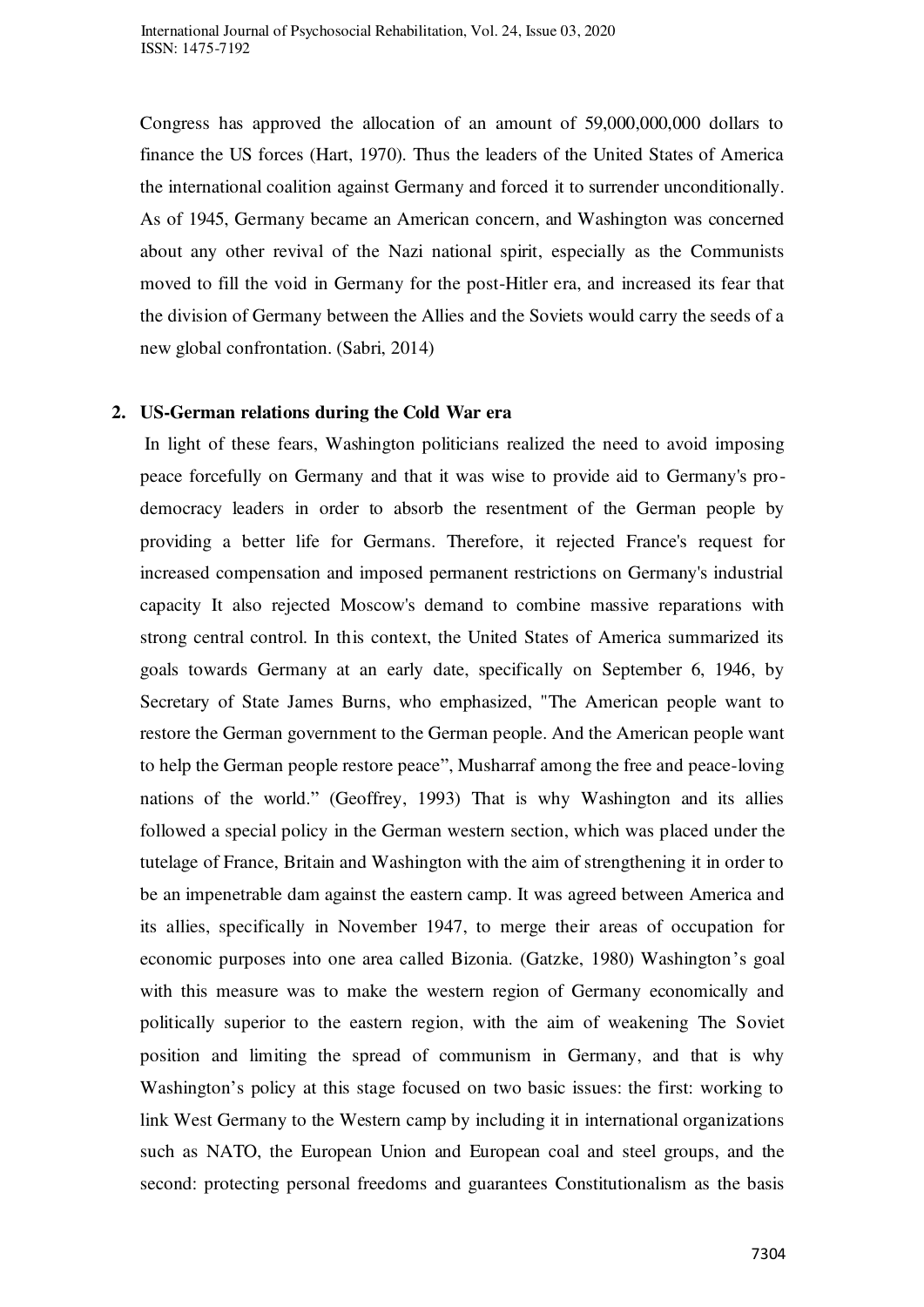for a democratic political system with the containment of Germany's foreign policy through international organizations and treaties. Its first means to achieve this policy was by launching the 1947 Marshall Plan, according to which it decided to contribute to the economic reconstruction of Germany instead of encircling it and turning it into an agricultural country, as was demanded by some European countries, especially France. It also called for Germany's economic and political reintegration into the international community and enabling it to play a role in maintaining stability in Europe, especially since the Marshall Plan provided more than 12 billion dollars to European countries through which it was able to turn enemies into friends (Gunther, 2008). On May 5, 1955, Washington succeeded in persuading its allies and partners in occupying the western part of Germany (Britain and France) to officially end its military occupation of West Germany, which became an independent state, and four days after that date, Germany was included as a member of NATO. For me, policy makers in the United States, this step was an essential step in the defense of Western Europe. Despite the opposition of some European countries, especially France, to the rearmament of Germany, even if it was an ally, the United States believed that the rearmament of West Germany was very necessary. In order to set up a defensive perimeter to contain any possible Soviet attempts at expansion, the entry of West Germany into NATO was considered the last step to integrate it into the defense system in Western Europe. Thus, Germany became an extension of the American political system, which was confirmed by US President John F. Kennedy during his visit to West Germany in June 1963 as part of his tour of many European countries. In his speech at the base of the city of Schöneberg, he emphasized his country's commitment to West Germany, stressing at the conclusion of his speech. All free Germans wherever they live are citizens of Berlin and therefore as a free man, then he said in German Ich bin ein Berliner, which means I am proud to be from Berlin (Gunther, 2008).. The relations between the two countries during this period were characterized by a state of political and economic interactions, reflected in the position of both countries on some foreign policy matters, especially those related to the position of East Germany and the Soviet Union. At a time when the United States of America was looking to make West Germany a wall against any Soviet expansion in Europe, and although West Germany did not hesitate to side with Washington, it was more hesitant at this stage on the issue of the anti-Soviet, and lies in its fear that this hostility would undermine the goal it seeks, which is the return of its eastern part,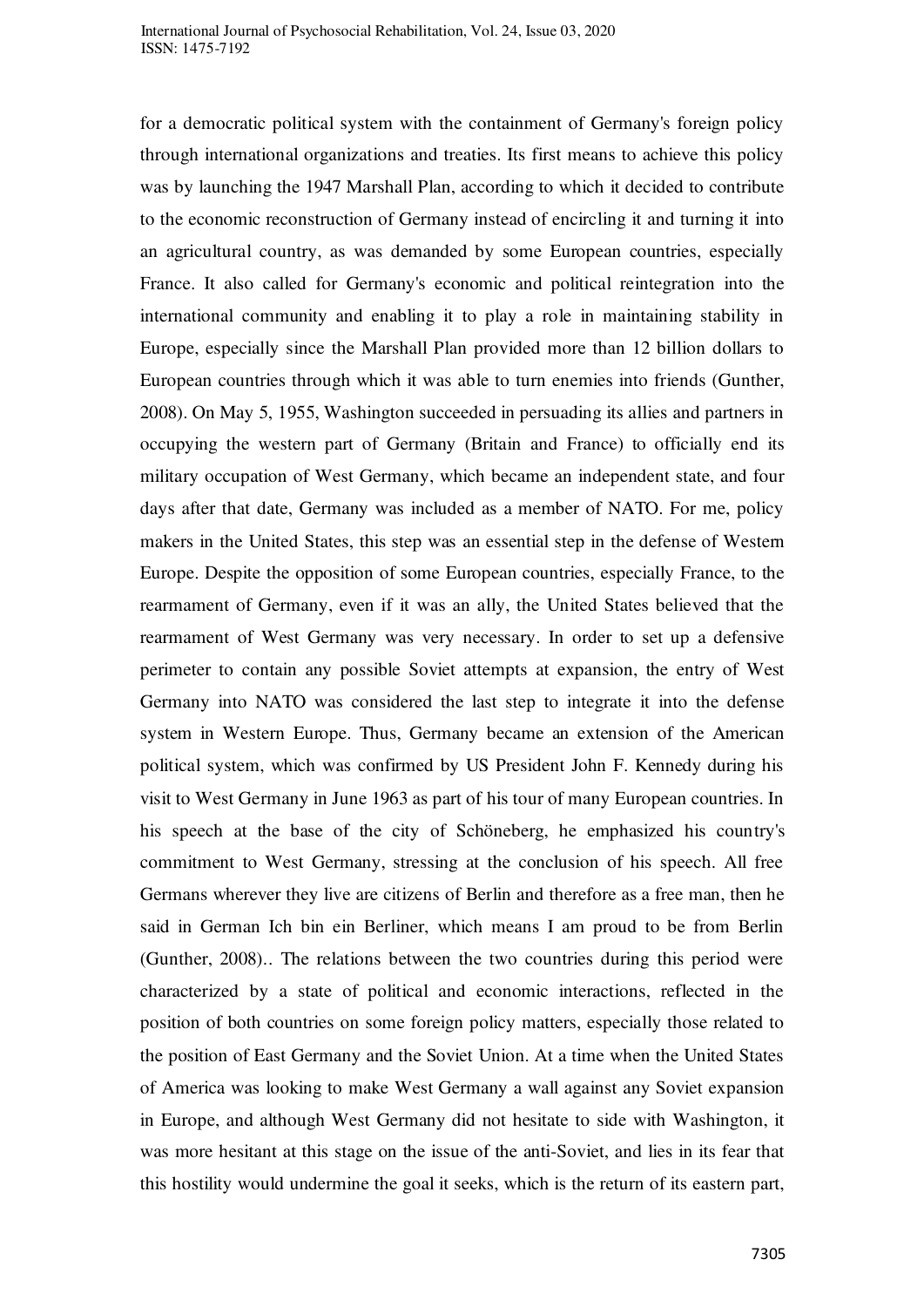as it was afraid of the possibility of concluding The United States had a deal with the Soviets that included giving up East Germany to the Soviet in exchange for the Soviet Union's agreement to adopt the principle of accord between the two parties. Therefore, starting at the end of the sixties, Bonn became the strongest advocate for a policy of openness towards the east and work to normalize its relations more with its eastern part. The leader of this trend was German Chancellor Willy Branet, who was calling for improving personal relations between citizens in the two Germans. At the time, Washington shared Bonn's goal. In seeking to reintegrate the eastern section, however, there were some conflicting goals between the two parties; the United States worried that a united Germany might once again become a threat to its neighbors and an element of instability on the continent (Schwabe, 1976). In fact, German-American relations have witnessed, since the late sixties, a clear divergence on a number of foreign policy issues. In addition to the difference in the position of the Soviet government, the economic aspect is another of the factors that cast a shadow on the relations between the two countries. It is known that Washington supported the German economy by providing foreign aid and unilaterally opening its markets for German goods. However, with the recovery of Germany, it became more caught in the European Community market. That is why voices in Washington rose to demand that Bonn bear part of the burden in the field of security, and many Americans questioned the reasons for Washington to bear the cost of deploying its forces on German soil to protect German citizens in addition to ensuring the security of the West. On the other hand, Germany, from the Americans' point of view, did not sufficiently contribute to the joint defense operations. With the continuation of German economic progress, the feeling of American concern about the increasing German trade benefits continued with it (Jeffrey Carton, p. 73). This contrast and the American concern about the German economic invasion of the American market was reflected in the differing position of the two countries on a number of foreign issues. Bonn did not support the American involvement in Vietnam during the sixties, nor did it support the decision of US President Jimmy Carter to cut off grain shipments to the Soviet Union in the late seventies after the campaign Soviet repression in Poland. Germany resisted US President Jimmy Carter (1977-1981) linking foreign aid to human rights issues, and Bonn was incensed when President Ronald Reagan (1981- 1989) demanded that Germany cancel natural gas contracts with the Soviet Union during the eighties, and stop shipments of precision equipment that was supplied with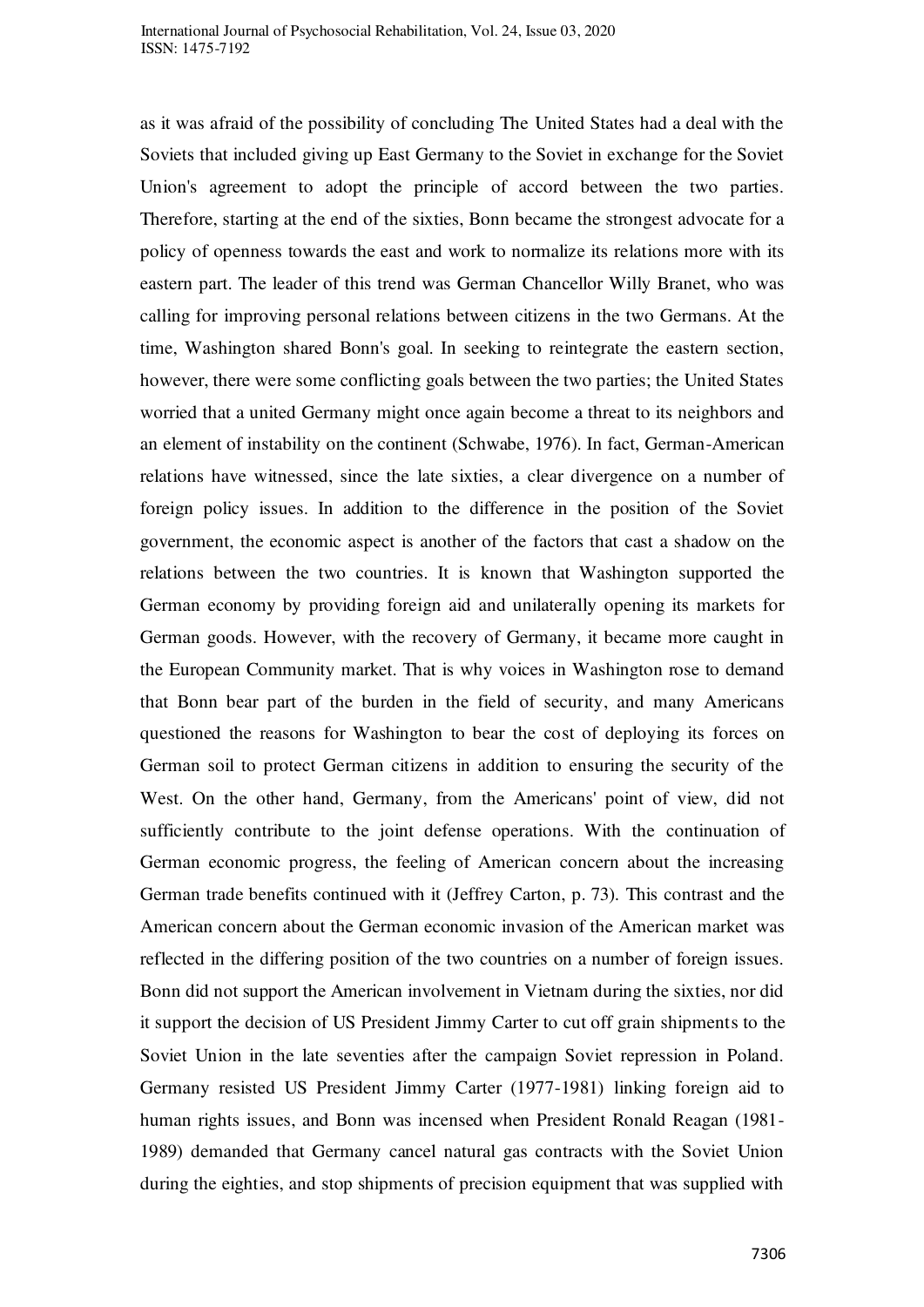International Journal of Psychosocial Rehabilitation, Vol. 24, Issue 03, 2020 ISSN: 1475-7192

it. Moscow, and during the first visit of German Chancellor Helmut Schmidt (1974- 1982) to Washington, the issue of advanced German precision equipment at that time in terms of measuring and control devices was a subject of contention between West Germany and America .At the joint press conference, one of the American journalists asked Helmut Schmid: Why does Germany insist on supplying such equipment to the Soviet Union, which invaded Afghanistan a year ago? And what is the size of the economic profit from those contracts that makes them so important to you that you disagree with the United States? The German chancellor replied to the journalist that this is not an American affair, nor is it a place for discussion. Rather, we decide for ourselves according to what we see as our best interest, and the matter is not only measured in material profit. (Johann, 2008) In fact, in German strategic thought, Russia is a warehouse of raw materials. And Germany in Russian strategic thought is the source of technology. Until the morning of Hitler's attack on the Soviet Union, trains were carrying strategic goods to Germany from the Soviet Union, copper, petroleum, aluminum, rubber, and nickel, With the end of the eighties era, America's relationship with Germany showed more hesitation and ambivalence that will emerge in the nineties and beyond. Despite the American joy when I saw German citizens dancing over the Berlin Wall, this raised fears in Washington, while President Bush the father (1989-1993) and the majority of Americans are fully supportive of Chancellor Helmut Kohl's efforts (1982-1998) to speed up the timetable for unity. Many Americans in turn ask where Germany is heading and whether the most unfair side of its history will reappear.

The American role in ending the partition and declaring German unity in 1990, Germany has proven to be one of the major economic powers in the world. The entry of the United States of America into any regional conflict, whether in the Persian Gulf, Afghanistan, or Kosovo depends a lot on German financial aid to finance the American war because Germany has many international responsibilities as a major economic country in the world, the United States of America is working in its policy towards Europe to bring Germany closer to it and at the same time trying to make Germany a security concern for Europe. In 1989, former US President George W. Bush raised Germany to The degree of a partner for the United States of America to change their relations to the level of strategic relations in order to continue the American military presence in Europe and expand its influence in Central and Eastern Europe. As for Germany, for its part, it wanted to play a global role while maintaining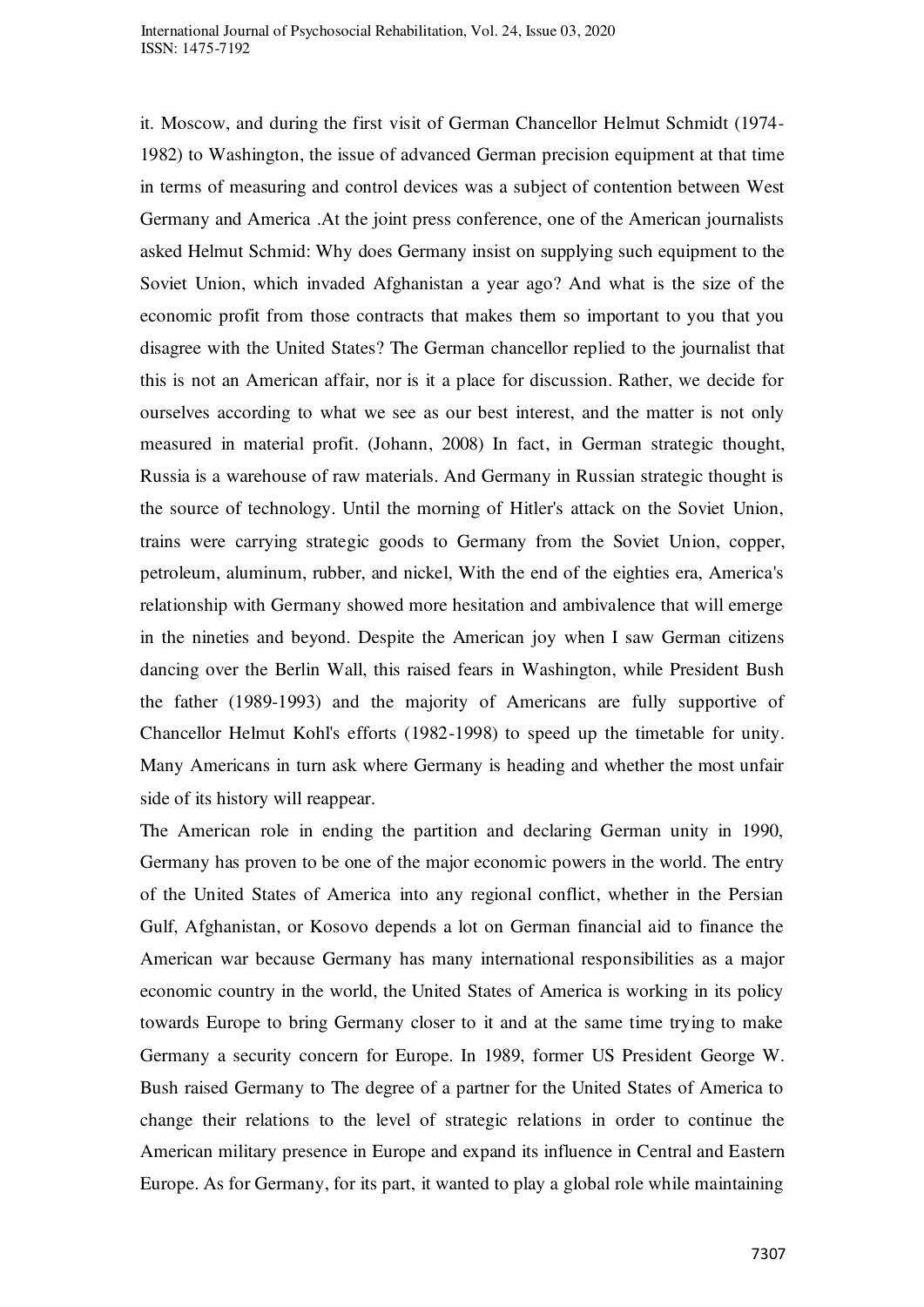military cooperation with the United States of America, especially after the announcement The United States of America says that Germany is an important military and economic ally, but this does not mean that there is no disagreement Between them, and we can seek that within two main things: the first is Germany's quest to play a greater role, which Washington does not agree with. The other is related to the policy of the United States of America, which wants to lead the regime by relying on military means, and this is what Germany does not want, which emphasized the use of diplomatic means. Relying on collective action and within the framework of international institutions, especially the United Nations, it believes that the interest of the European Union, which considers itself a part of it, lies in a multipolar world and not an international system dominated by a single power, because the multipolar international system guarantees European countries led by Germany participation in international decision-making It enables it to play an important role in the international arena in proportion to the strengths it possesses. Therefore, the United States learned the importance of Germany and worked to obstruct any alliance of European countries led by Germany, especially when there was a rapprochement between France and Germany by offering temptations to Germany and to suggesting that it represents the partner The strategic plan of the United States of America is for America, because it knows that if France and Germany defy, they will not leave the United States of America an opportunity to be unique in Europe(Mark Leonard, 2009) Therefore, the United States of America increased its interest in the American-German alliance, which gave Germany the opportunity to increase its interference in the internal affairs of the countries of the world through its economy and to engage in international organizations, especially the United Nations, which is the third largest contributor to it and has become since 1996 From the headquarters of the United Nations (Leonard, 2009). In fact, the foundations of the rapprochement between the United States of America and Germany came on the advice of US President Richard Nixon in his book "America and the Opportunity" when he said: (The United States of America needs a strong European partner to increase its participation in international trade, and since Germany exports about 35 percent of the volume of its production, it is in its interest to keep the market open for its goods, and therefore the United States of America must comply and sometimes work according to German trends in the field of foreign trade and financial sovereignty) (Nixon, 1992). This fact was confirmed to the Americans after Germany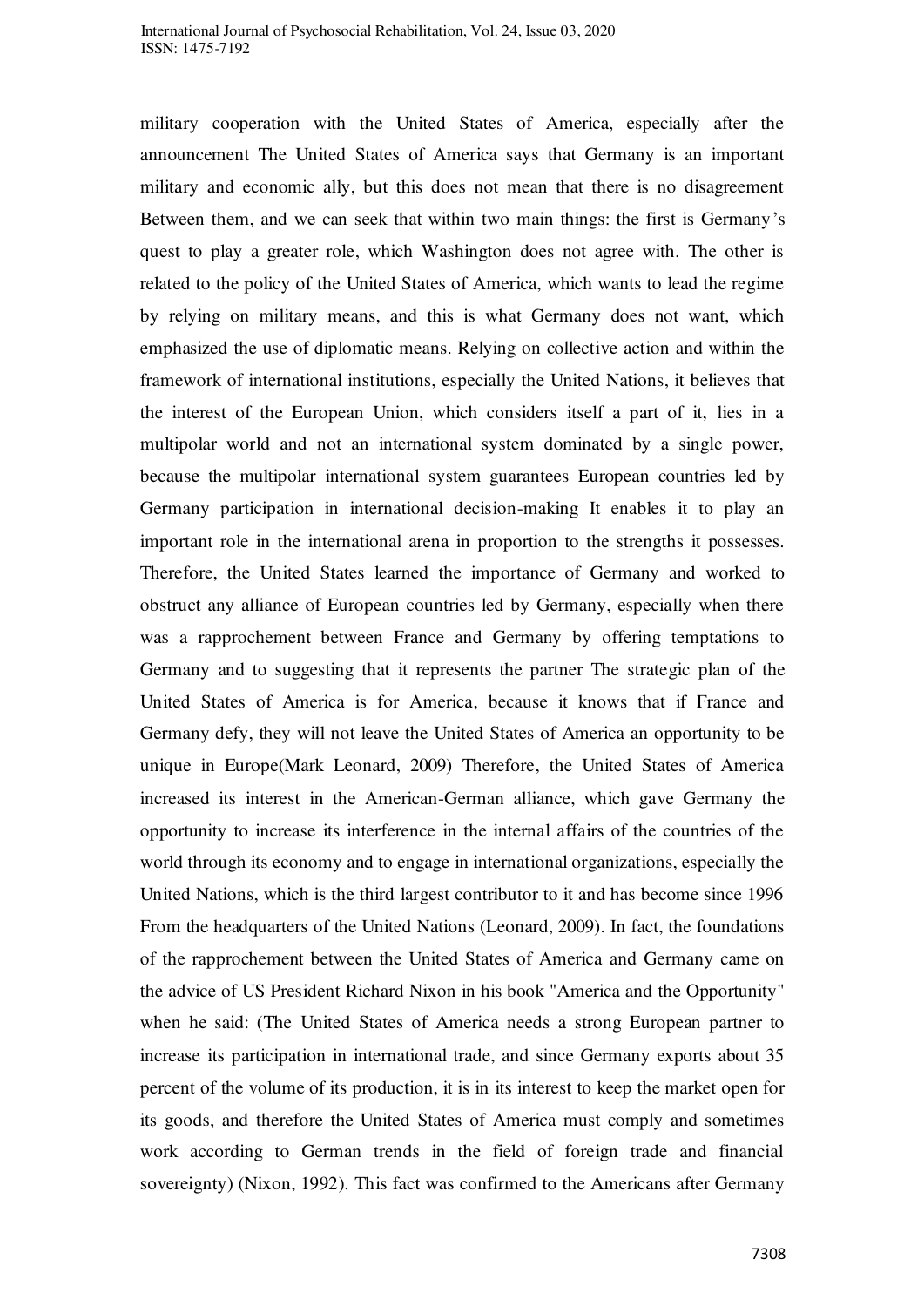proved that It has a significant financial impact in the global financial system, it has a strong currency with little inflation and the German mark has become the anchor of the current global system in contrast to the instability in the dollar, and German banks have clear stakes in industrial companies, and this has led to the presence of companies with a strong financial and industrial presence. From this we conclude that the United States was in need of an economic partner in Europe that would make an effective contribution to achieving balance in the global system. That is why Washington was supportive of every direction of the Bonn government towards the return of unity between the "eastern and western" parts of Germany by creating a climate of trust between the Germans and European leaders. When East Germany announced in 1989 the opening of the borders with West Germany and the influx of thousands of immigrants towards the West welcomed US President George Bush "the Father" took this step, declaring that "he is satisfied with the decision of the East German authorities to open their borders to those who wish to immigrate and travel to it" (Mustafa, 2020). The United States of America also made contacts to persuade the leaders of East Germany to accept the matter of unity and to reassure its politicians, and also to reassure Moscow, it signed an agreement with the East German government known as (The Nine Guarantees), which included nine steps, that could be a comprehensive agreement that the United States of America and Western countries were ready to implement If German unity is achieved. (Mustafa, 2020) In return for these guarantees that accelerated the process of German unity, Washington presented a number of conditions to the leaders of West Germany, which were a condition for completing the American support for the movements of German Chancellor Helmut Kohl within the framework of the  $(2 + 4)$  formula, which ended with the signing of an agreement on the twelfth of September 1990. The premise of these guarantees is the continuation of Germany's membership in the North Atlantic Treaty Organization, a condition that contradicts what Moscow has proposed of the necessity of neutrality for a united Germany. And that Germany remain within the framework of the capitalist industrial grouping led by the United States of America, in order to limit German influence. Finally, Germany's foreign orientations should not conflict with the international policy of the United States of America. (Asmus, 1993) The American position, which adhered to these conditions, focused on the possibility of the United States of America retaining the role it had played during the Cold War. Especially since the issue of German unification raised many fears in European circles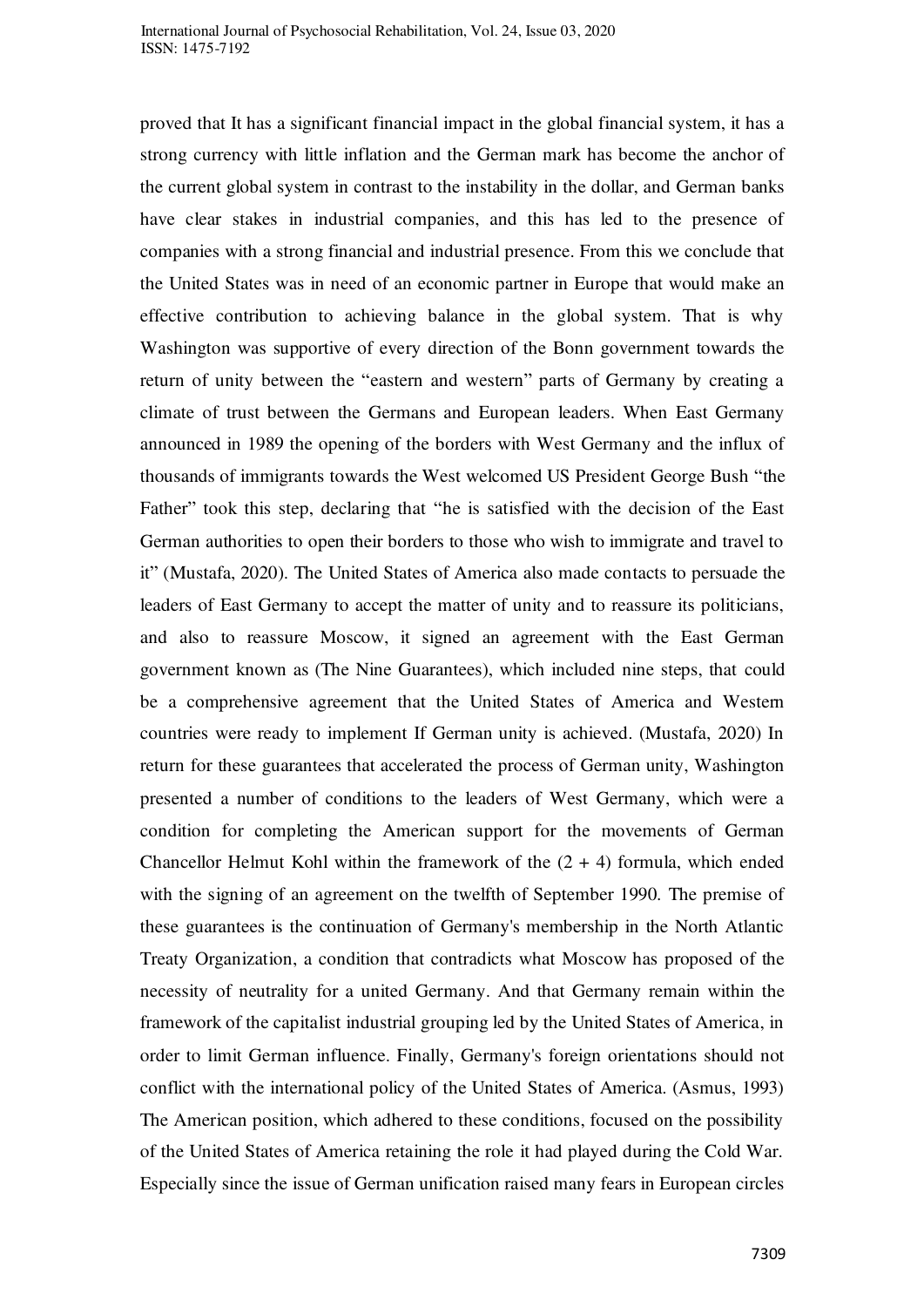of a new emergence of the specter of the Fourth Reich, and positions varied amid the Germans' enthusiasm and joy for unity because what happened is a decisive historical turning point in Europe. But this pivotal role on the European arena was matched by a clear deviation in the orientations of German foreign policy in line with American interests, and the second Gulf War (the Iraq-Kuwait war in 1990) came to reflect this fact. Germany had to implement its pledges to Washington to devote its foreign policy to what It does not conflict with the international policy of the United States of America, even if these trends are not consistent with German interests, and that balance was difficult for Germany, as its drift behind American policy would endanger its interests in the Arab region in general and Iraq in particular. In fact, this was Deviation has its causes, and it can be summarized as follows:

- The timing between each of the crises that occurred between Iraq and Kuwait and the unification of Germany had a clear impact on the official German position on the crisis. The entry of Iraqi forces to Kuwait occurred on 2/8/1990, while the German unity was announced on 3/10/1990, two months after Iraq's entry into Kuwait, which it did not withdraw from until March of 1991. These timings caused inconvenience to the German leadership, fearing that this would negatively affect the arrangements made with the Soviet side in order to achieve German unity. That is why the foundations of German foreign policy in this era were linked to the legacy of the Cold War by not involving itself in any situation or conflict outside the scope of the international alliance, and then the priorities of German foreign policy in this era of German history were to complete the process of unity, even if it was at the expense of its foreign foundations. (Thana Fouad Abdullah, 1991)

A feeling of gratitude towards Washington, which has sponsored the German cause since the end of World War II and working to return Germany to the international community as a basic member enjoying equality and respect, passing through the Berlin Air Bridge, the Marshall Plan, and support for Germany's membership in NATO and the European Community, and finally the great American support for Germany's unification despite from the frequency of some states; Especially France and Britain, not to mention the position of the Soviet Union.

- Germany's leaders had to deal with caution with the United States of America, as its lands are still occupied by American military bases, albeit with the approval of the German government.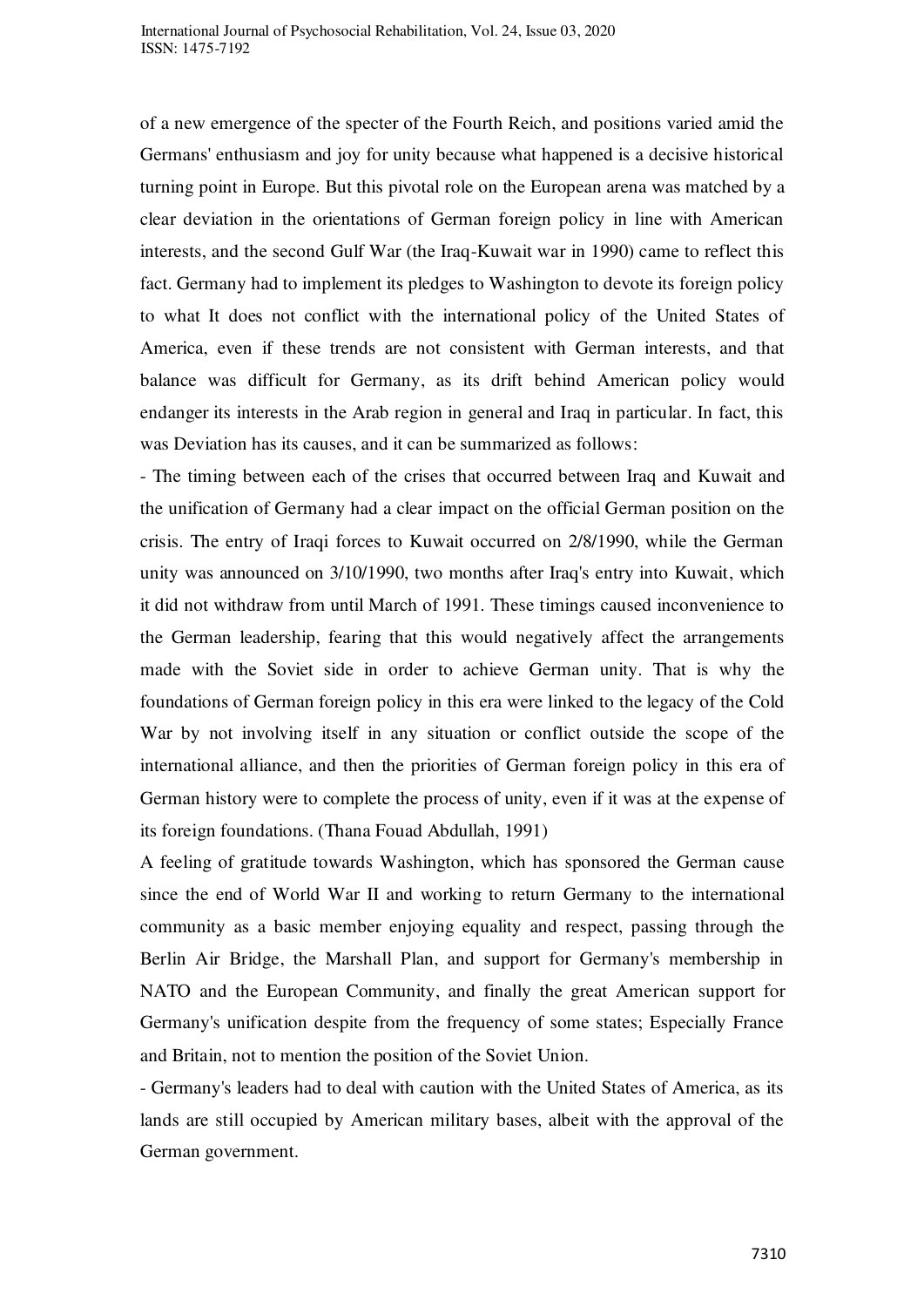For these considerations, German politicians have adopted a cautious policy toward Washington, and we are fully behind its foreign policy toward Iraq.

 With the aim of appeasing Washington to complete the steps of declaring German unity, the value of German aid provided to the United States of America amounted to 8,735 billion marks, while what was provided to Britain amounted to 800 million marks. Thus, Germany's contribution to the Second Gulf War amounted to about a third of the annual German defense budget. The bill of German solidarity with the coalition in this war from the end of January 1991 until 31/3/1991 amounted to ten million marks per day, and in general, the German financial treasury was open to support the allies in the Second Gulf War, and the political scenes in Bonn took a hesitation with money, all things going (Mit Geld Geht Alles). (Nazim, 2003), but these considerations did not exist in the third Gulf War in 2003, and Germany had made great strides in building its internal house and addressing the problems of unity, especially economic ones, and returned a country with political and economic weight and a geographer on the European political scene, and therefore it was difficult for Washington to proceed with Germany's foreign policy in line with its reconciliation, especially in an important region such as the Middle East. Therefore, the third Gulf War constituted the first turning point in The nature of German-American relations, as we will note in the following topic.

## **3. The third Gulf War and the beginning of the American-German differences**

The third Gulf War was characterized by three main features that reflected the nature of US-German relations on one side and the US-European relations on the other: First: This is the first time since the end of World War II that the US and German foreign policy orientations conflict, and Berlin stands on the opposite side to the US foreign policy orientation. And the second, for the first time since the end of World War II, Europe is divided into two camps, a camp that supports the American policy in striking Iraq, led by Britain, and a camp that rejects the policy of the American war and calls for solving the issue by peaceful and diplomatic means, led by Germany and France. As for the third: This is the first time in the history of American relations. Germany The issues of the Middle East constitute a point of contention between the two sides, especially since Germany's relationship in this region was mainly limited to pleasing Israel only. In fact, this German position that rejects the direction of the American policy in striking Iraq has a number of considerations that cannot be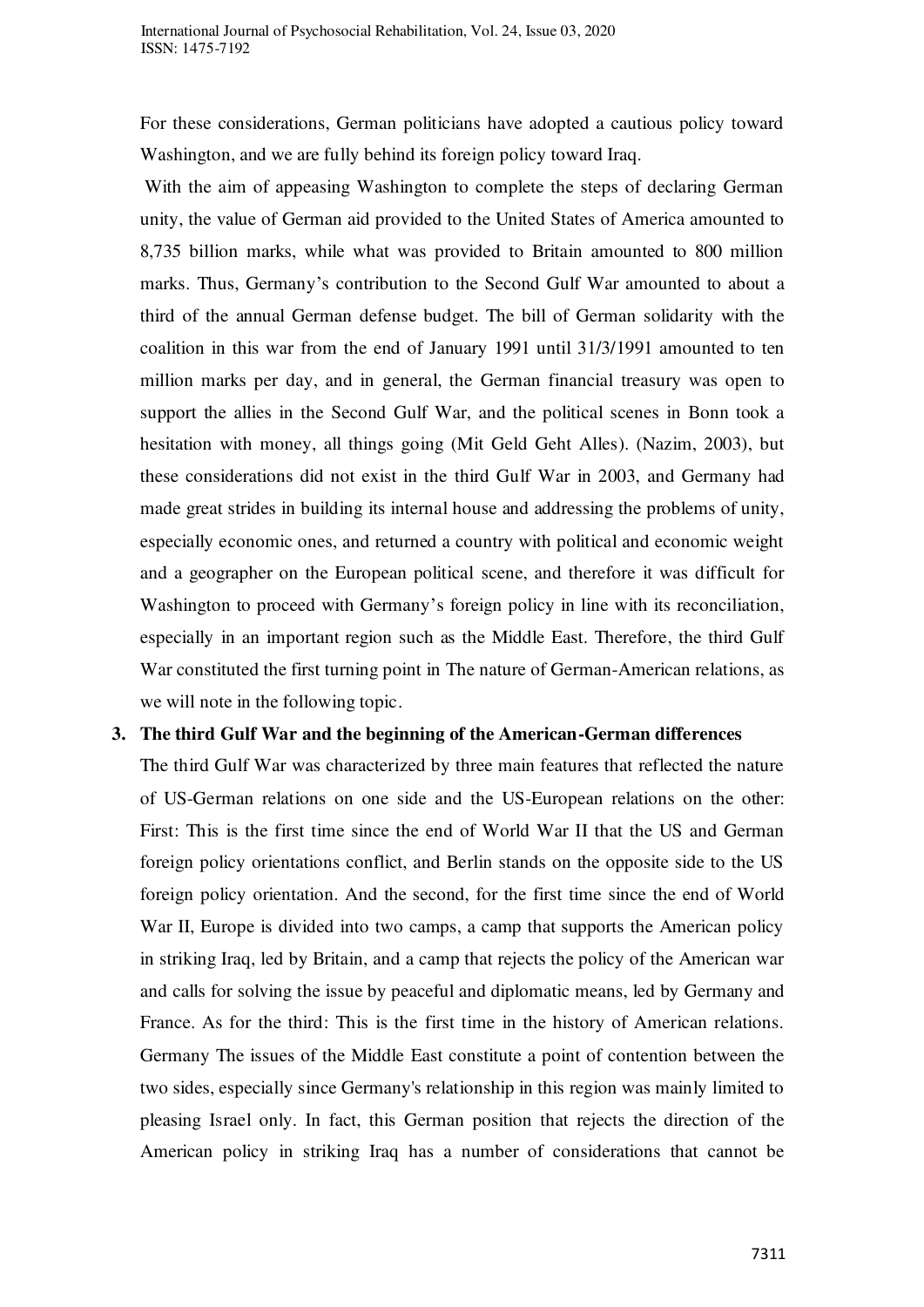ignored if we want to address the reality of the German position against the American position on this war, and it comes at the forefront of these considerations:

- Liberating Germany at this stage in its history from its knot of gratitude to Washington, especially after it succeeded in achieving its unity and proving its important role on the global political arena through its participation in many international issues, foremost of which is its role in the Kosovo issue and its participation in peacekeeping operations
- It was formed by Chancellor Gerhard Schroeder's coming to power in 1998 after defeating Chancellor Helmut Kohl, who held the position for more than 16 years, the beginning of a new phase in German history. Internal problems, especially economic ones, dominated the government's electoral program to reach power.
- For the first time in the history of Germany, foreign policy plays an important and influential role in the electoral program, which is what Schroeder exploited to gain power, especially in the second election cycle in 2001. The importance of this factor came because it is related to matters of war, a word that the Germans were keen to remove from the dictionary of their lives.
- The reunification of Germany meant the return of Germany to its role in the international balance due to its position in the European continent. Therefore, the change in the geographical and demographic power of Germany after the union was naturally leading to a change in the external behavior of this country. .

According to these considerations, the term of Schroeder's rule (1998-2005) marked the beginning of a period of coldness in German-American relations due to his government's refusal to support the aggression against Iraq and this situation continued until Schroeder's government changed in 2005 and the advent of Angela Merkel's government, especially since this period has also witnessed For the first time, the formation of a German-French axis reversed the viewpoint rejecting the leadership of the United States of the European continent, which for the first time after World War II divided Europe into two parts. Middle East, especially in Iraq, Germany was aware that the United States of America had plans to occupy Iraq after the overthrow of the Taliban regime, which was notified to its foreign minister by the American Secretary of Defense on the nineteenth of September 2001, and at the Security Conference in Munich in February 2002 announced The American president said that Iraq is one of the members of what he called the axis of evil, and the American president stressed that the United States of America must act with its allies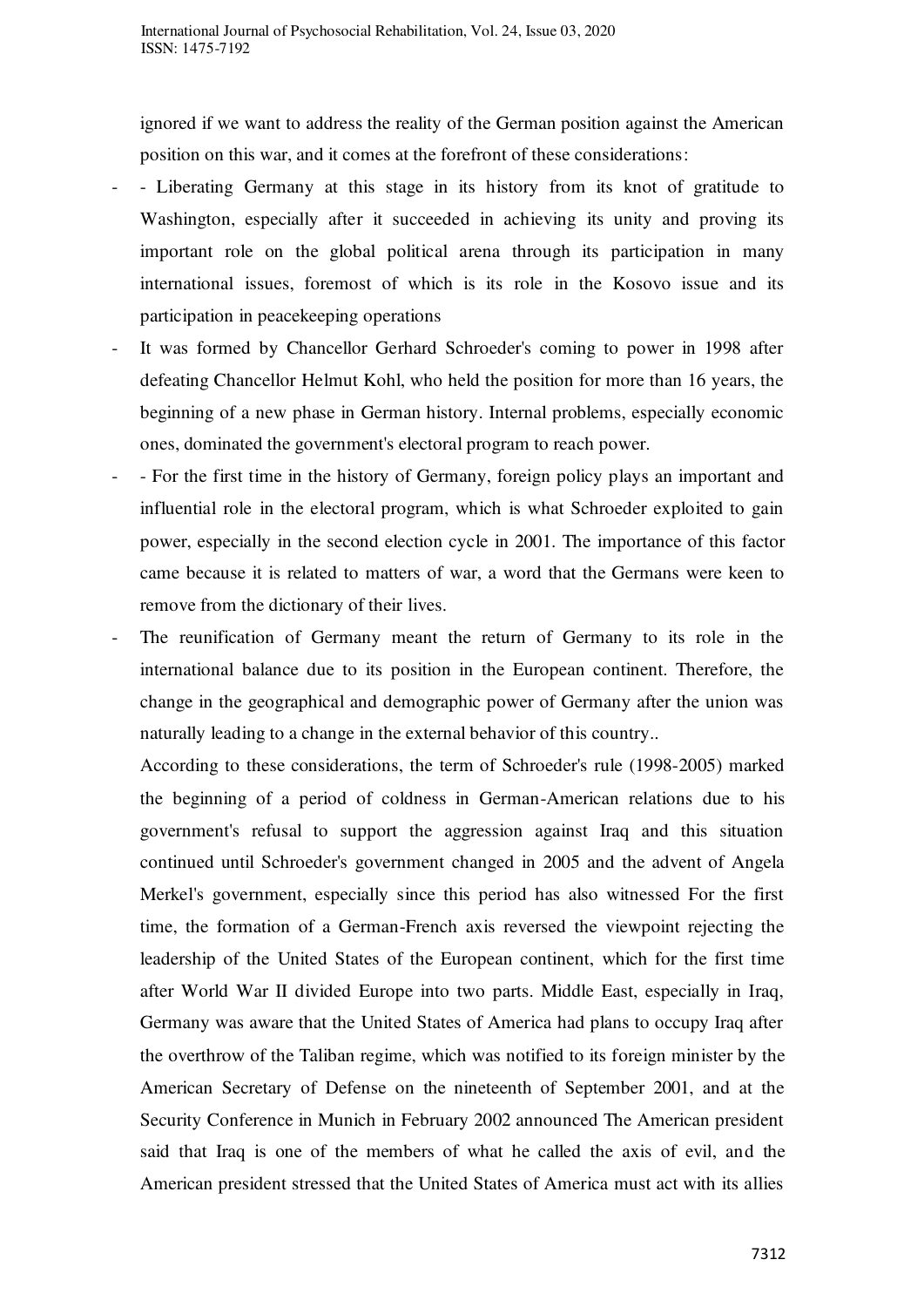to confront this danger, and prevent him from threatening it. He added, "The day of reckoning is approaching for Saddam Hussein." This statement was a clear indication. To all the allies - including Germany - that the United States of America is determined this time to take real military action to change the political system in Iraq. (Mustafa, 2020) After the conference ended, Germany announced that in order to support any military operation, Washington should obtain an international authorization To start military operations in accordance with the principles of international law, and to have a clear and public role for the United Nations in this matter. (Mustafa, 2020) The United States did not respond to the German conditions, but it seemed clear that the Iraqi issue had become an issue of conflict between the United States and Germany. For this reason, the first stage of the German position was characterized by media escalation and the response by the Schroeder government against the American policy towards Iraq, especially since the stage of the American escalation to strike Iraq coincided with the start of the election campaigns in 2002, which witnessed a strong competition between the Social Democratic Party led by Schroeder, which aspired for a second round to remain in the government, and the Christian Democratic Alliance, and Schroeder's party was aware of the difficulty of achieving victory in the elections, especially since his government lost Much of its popularity, as a result of the economic crisis, and this was confirmed by all opinion polling institutes. Unemployment rose in July 2002 to the highest level, and coincided with this case the decline in German stock prices to their lowest levels with the increase in the rates of collective dismissal from work, this to In addition to the measures taken by the government called (welfare reduction measures), which was one of the reasons for the deterioration of the party's popularity, this coincided with the government's announcement of a reduction In social spending due to lower tax revenue, the party's popularity further deteriorated. In light of these indicators, it was clear that the ruling party would be difficult to win, which was confirmed by the US President when he stated that "the German opposition should prepare itself to join the international coalition" (Abdul Azim Hammad, 2002). This statement came after Washington felt that the Schroeder government did not support its policy of striking Iraq, and that the Christian party - as it is known for its pro-American inclinations - in the event of winning the elections would be a withdrawal of Germany from the French camp that rejects the war and its annexation to the European camp that supports the war, That is why Bush was cautious in his negotiations with the German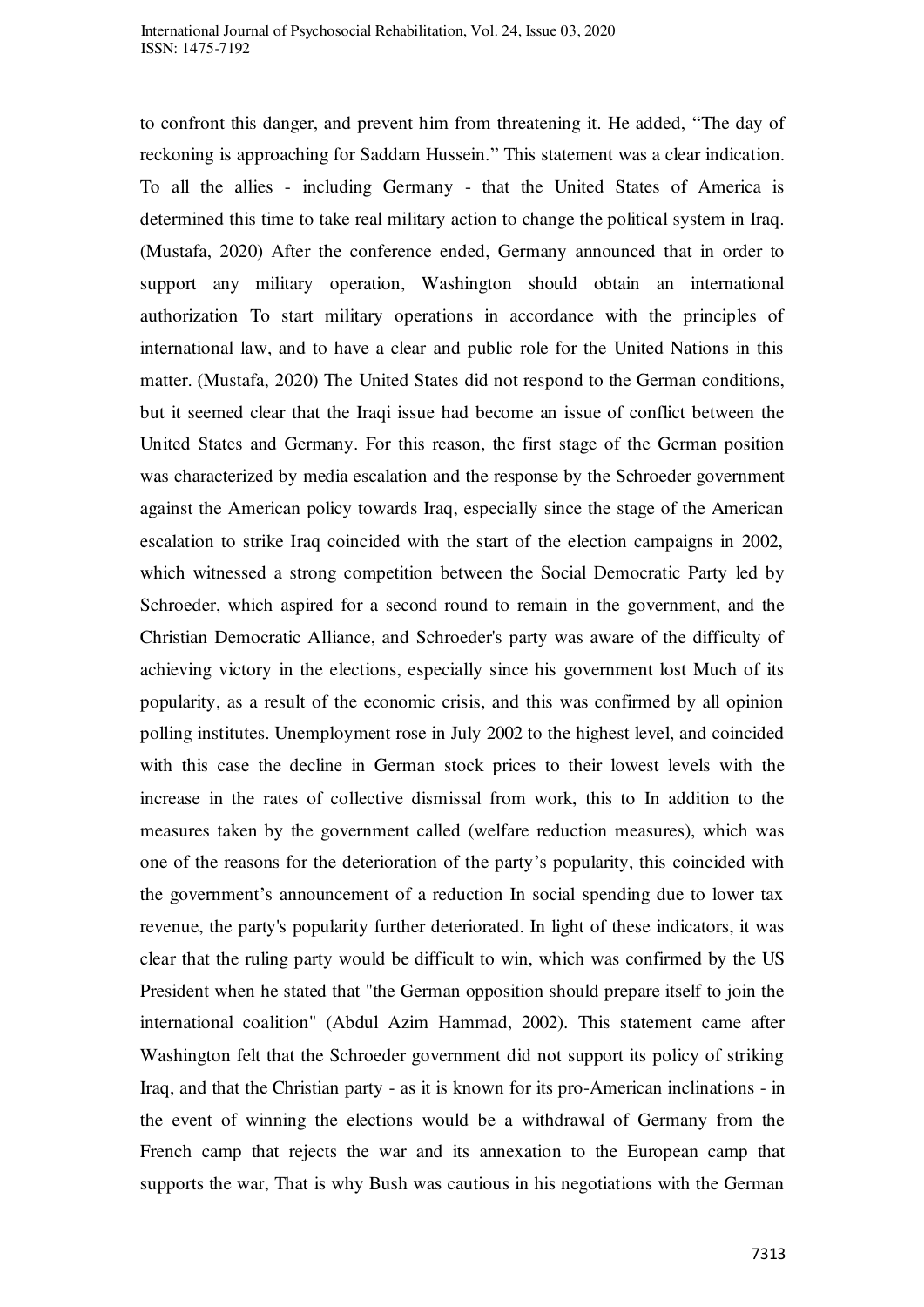government, at the summit meeting held at the White House on January 31, 2002 , Which included, in addition to Chancellor Schroeder, German Ambassador Wolfgang Ischinger and Head of the Foreign Policy Department of the German Chancellery Dieter Kastrup, this meeting mentioned by George W. Bush in his memoirs in which he confirmed that Schroeder assured him in this meeting of his full support for American policy in Iraq, and he, in turn, explained to Schroeder that He believes that the military solution is the last solution that will be taken against Iraqi President Saddam Hussein. Schroeder replied, according to what Bush wrote: "What is true for Afghanistan is true for Iraq. Nations that support terrorism must bear the consequences of this matter, and if you can resolve this matter quickly, we will be With you," Bush asserted, "that he took this as a declaration of support" (Harith Muhammad Hassan, 1999). From this meeting, Bush stated that Schroeder was on his side on the issue of war, and assumed that he should take into account the period of the German elections in 2002, and on the sidelines of a meeting of the General Assembly of the United Nations, Bush asked German Foreign Minister Joschka Fischer jokingly, "When will these damned elections end?" This talk before the parliamentary elections on the twenty-second of September 2002 However, Chancellor Schroeder quickly began to draw the threads of the issue of the war on Iraq in a different way, and this matter was due to a completely personal, spontaneous and nascent decision. In August 2002, some Schroeder party politicians met in the party headquarters to consult on the "third way" on the issue of the war on Iraq. Iraq, and Schroeder left the session to participate in an interview on the air with the second channel of German TV in the program "Al-Youm Newspaper". After the meeting ended, he returned to the meeting, noting to them that he had spoken about interference in Iraq and rejected any military aggression. It is certain that there are many diplomatic solutions, and he did not speak About the third way, which raised the astonishment of the two communities (Martin, 2002). Bush accused Schroeder of retracting his first positions he had promised him, for the sake of the parliamentary elections, and said: "When the German parliamentary elections were about to start, Schroeder turned against his position." He stated to an ambassador: "This person (Schroeder) deceived me." He stated frankly. In his memoirs, this behavior resulted in a permanent break in their relationship: "I value personal diplomacy, and place great importance on trust, and if that trust is established, it is very difficult to maintain a constructive relationship" (Rolf Steiger, 2018). German Chancellor Schroeder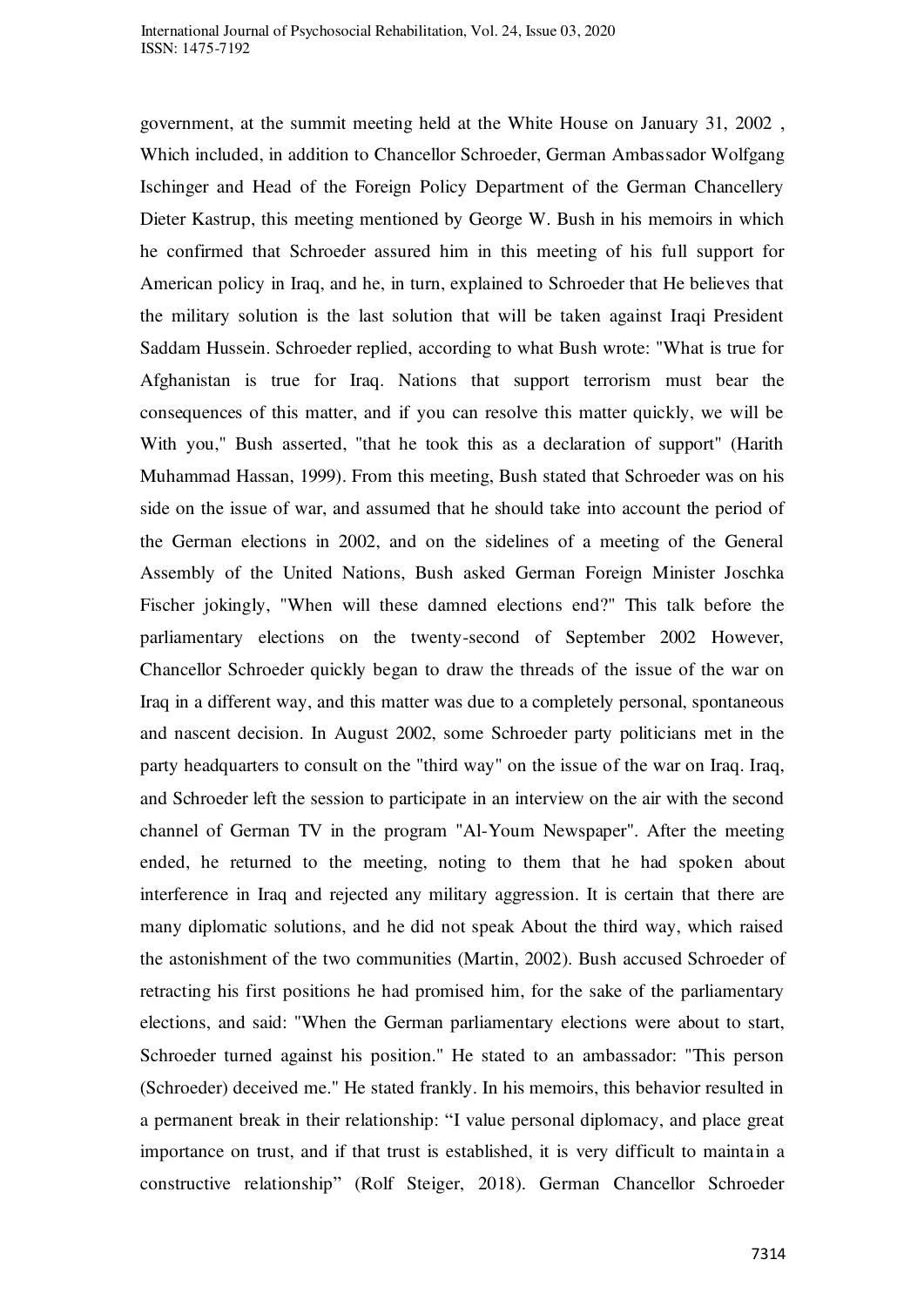responded to what Bush wrote publicly: "Former US President Bush did not tell the truth, the conversation (on January 31, 2002) was about the question of whether the terrorists responsible for the September 11, 2001 attacks in the United States had received With the support of Saddam Hussein, and in my subsequent interview with the American president, I said clearly that Germany would confidently stand by the American side, if it was proven that Iraq and before that Afghanistan constituted in fact a haven for al-Qaeda terrorists, and as it was proven during the year 2002, this justifying context was wrong. And fabricated, the justifications provided by the Bush administration for the war on Iraq were based, as we know today, on lies" (Rolf Steinger, 2018). Schroeder's policy of rejecting the war found the support of senior German politicians, as did all the participants in his meeting with Bush. Ambassador Ischinger said: "No one can interpret the context of the conversation that took place in the meeting as a blank check for military intervention in Iraq" (Ralph Steinger, 2018). It seems that one of the main reasons that prompted Schroeder to change his position besides what was mentioned was the emergence of a strong current in the German street, led by the Green Party, rejecting the American war on Iraq, calling on the government not to support such a decision, emphasizing in their slogan that this war does not bring woes to the people The Iraqi community only, but on the European community, it means more victims and more expenses, more immigrants, and in any case the consequences of a negative impact on Europe and Germany. Schroeder wanted to exploit this popular trend to save his government from electoral defeat with his government's failure to develop solutions to the economic crisis, so he focused in his election campaign on his party's opposition to the war on Iraq to achieve two goals :First, he won public opinion on his side, and distracted him from economic matters, and the second: showing the other party (the Christian Democratic Party) as a supporter of the war, and then his arrival to power meant sending German youth to death outside the German borders, which put the Democratic Party The Christian, who was more in line with American policy in an embarrassing situation among his voters, began to lose his voters' votes (Hassan Nafaa, 2004). The strong statements made by German Chancellor Schroeder during his election campaign in June 2002, which he swore at the time that he would never support an attack on Iraq, led some European countries reluctant to oppose the American campaign to openly declare their rejection of the military option and reinforce the axis of rejection that they are leading Berlin and Paris. The intensity of the tone of the powerful statements of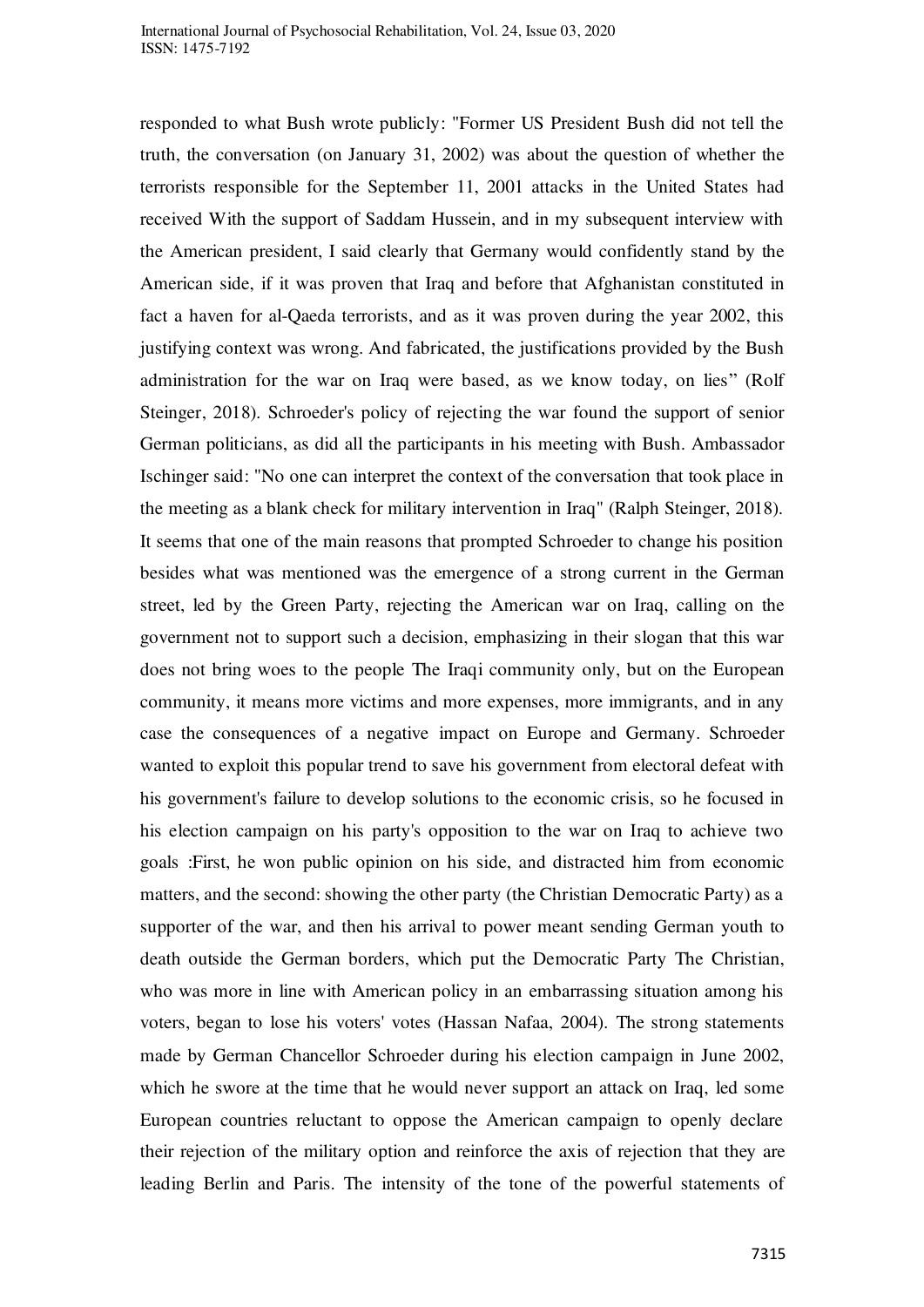American foreign policy was not limited to Chancellor Schroeder only, as it was launched from within his government cabinet as well, and from the sharp criticism that targeted President Bush, what was issued by the German government spokesman (Uwe Carsten Heber), who expressed his serious doubts about the prospect of the American president. In an interview with the (N42) news channel when he said: "We noticed that the cultural level of the head of the most important country was exceptionally low and for this reason it was difficult to communicate with him, he did not have the slightest knowledge of what was going on in the world, and he was determined to be a Texan, and I I think he knows every buffalo in Texas" (Rolf Steinger, 2018). The anti-American rhetoric toward Iraq reached its climax when the German justice minister described Bush's Iraq policy as aiming to direct the attention of the American people to foreign victories in order to distract attention from the poor economic situation Which the United States of America was going through because of the foreign war expenses starting in 1990, and he likened this policy to one of the means used by Nazi leader Hitler to occupy German public opinion Regarding the bad internal conditions due to the complexity of Hitler's foreign wars, and despite the official apology offered by the German government, Washington confirmed that this policy was tantamount to destroying German-American relations and their achievements at the Atlantic level since 1949 (Bassem Al-Janabi, 2006). At a time when President Bush saw that Schroeder had betrayed the covenant he gave to the American administration during the summit that brought them together at the White House before the elections, and that was the reason for breaking the relationship between the two parties. However, this same reason was the only way for Schroeder to win a second election cycle, which kept him in the chancellorship until 2005, so it was not in his interest to sacrifice him for the benefit of America and its ally, the Christian party. In fact, with the strength of the diplomatic and political efforts made by France and Germany, which not only encouraged the United Nations to continue dialogue with Iraq since 2002, but also prompted Iraq to announce its acceptance of the return of the inspectors unconditionally while the American political discourse continued Focusing on the possibility of resorting to the military option as a proactive option within the framework of the national security strategy, however, this stage proved the failure of the European countries to find a line independent of their policy from the American line, whether individually as Germany's attempts or collectively as the (French-German-Russian) axis. With the emergence of signs of the start of US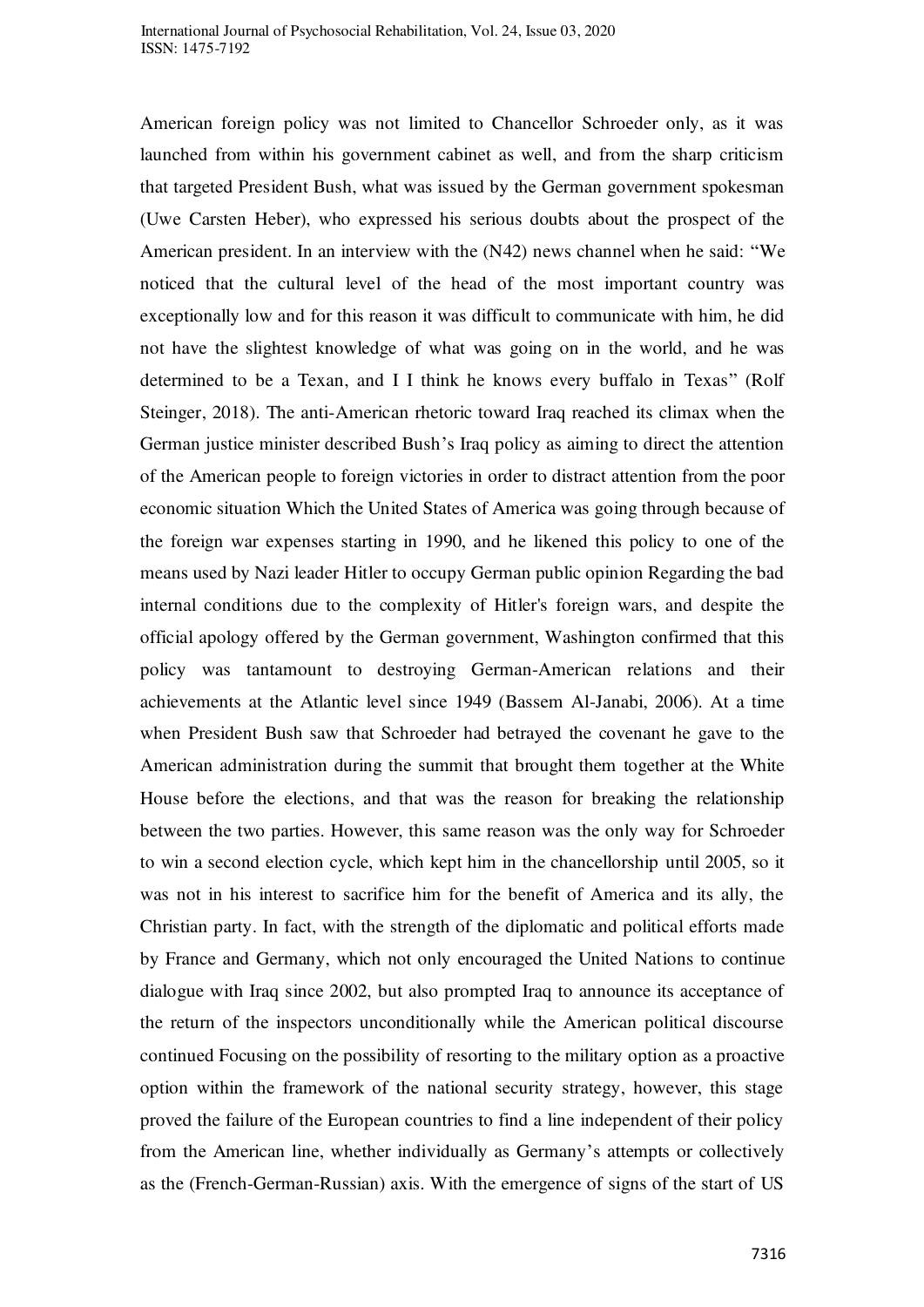military operations against Iraq without taking into account the approval of the international legitimacy represented by the Security Council and its insistence on going to war, whether the United Nations agreed or not. Germany had to review its calculations and show some leniency towards American policy, especially within the framework of the alliance NATO at least to ensure the protection of its interests in Iraq after the end of the operations of the third Gulf War

## **References**

- 1. Abdel Azim Hamada (2002), Foreign Policy Issues in German Elections, International Politics Journal, Al-Ahram Center for Strategic Studies, Cairo.
- 2. Asmus,Rohald and others, (1993)Building aNew NATO,Foreign affairs,NO4.
- 3. Dehio,Ludwig(1962), The precarious balance:The politics of power in Europe1494- 1945,Great Britain.
- 4. Dukes,paul , (1950)A History of Europe1648-1948:The arrival ,The Rise,The fall,London.
- 5. Flenley,Ralph(1956) ,Modern German history,London.
- 6. Gatzke, Hans W(1980) Germany and the United States: A "Special Relationship, Harvard University Press.
- 7. Gunther,Birkenstock(2008),History of German-American Relations1945-1955.
- 8. Haider Sabri Al-Khiqani (2014), the history of Europe from the end of World War I until the end of World War II, Iraq - Najaf.
- 9. Halborn,Hajo (1951),The political collapse of Europe,u.s.A.
- 10. Harith Muhammad Hassan (1999), Relations between the United States and the European Union 1990-1998, unpublished master's thesis, College of Political Science/University of Baghdad.
- 11. Hart,B.H(1970),History of the second world war,London.
- 12. Hassan Nafaa (2004), The European Union and Arab Lessons Learned, Beirut, Center for Unity Studies
- 13. Jeffrey Carton (1993), Cold Peace: America, Japan, Germany and the Struggle for Sovereignty, Beirut
- 14. johann,Sebastian(2008),Germans oldest former chancellor Helmut Schmidt. [:](https://p.dw.com/p/GJPF) [https://p.dw.com\p\GJPF](https://p.dw.com/p/GJPF)
- 15. Mark Leonard (2009), why the twenty-first century will be a European century, translated by Ahmed Ajaj, Abu Dhabi, Kalima Al Emarat Publishing House.